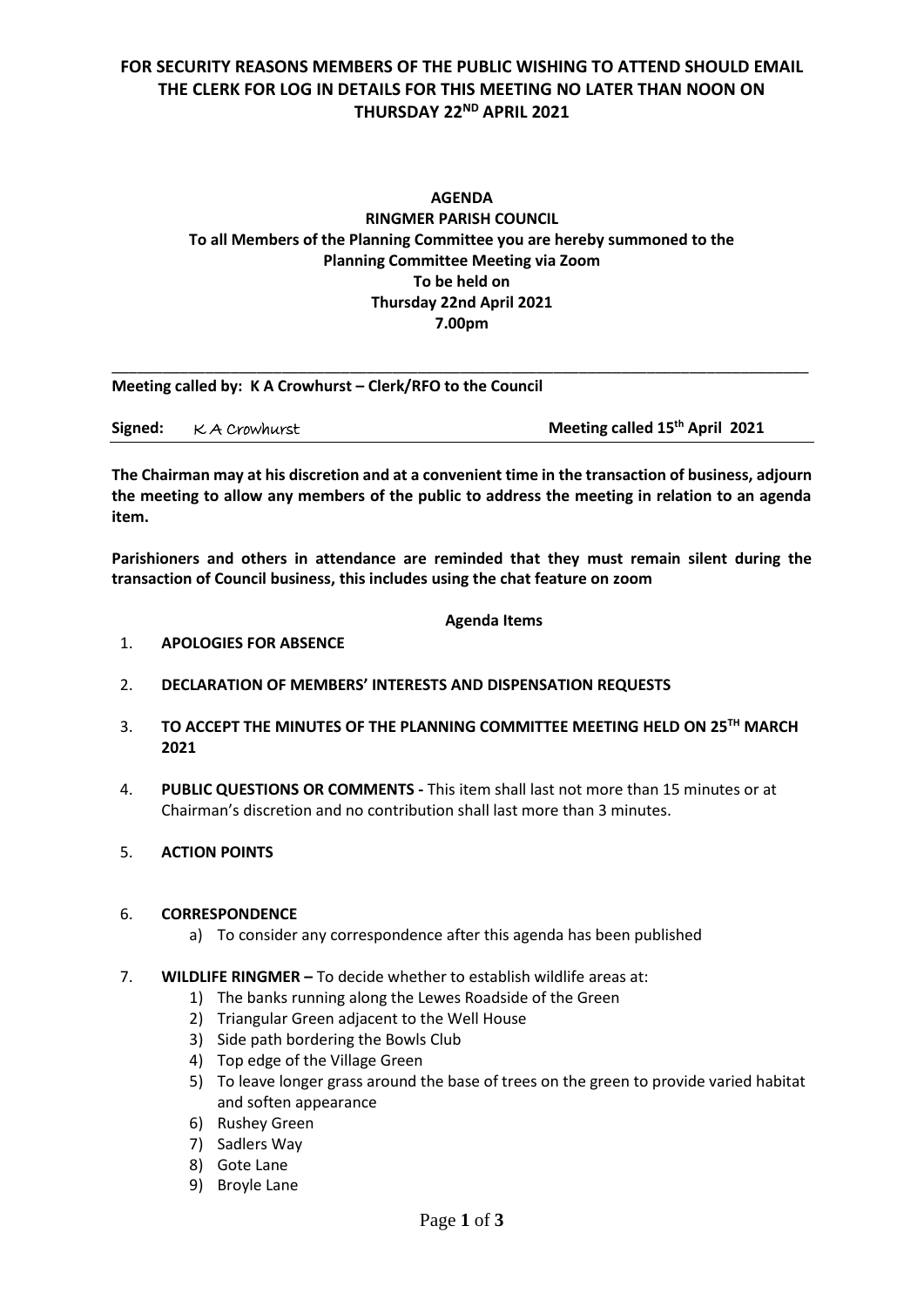# **FOR SECURITY REASONS MEMBERS OF THE PUBLIC WISHING TO ATTEND SHOULD EMAIL THE CLERK FOR LOG IN DETAILS FOR THIS MEETING NO LATER THAN NOON ON THURSDAY 22ND APRIL 2021**

- 10) To agree the methodology and grass cutting variations outlined in the report
- 11) To identify and agree any associated costs

#### *Documents regarding this item have been previously circulated*

#### 8. **PLANNING APPLICATIONS**

**LW/21/0137 Ringmer Bowls Club Lewes Road Ringmer East Sussex BN8 5QA** Demolition of existing wooden building, Ringmer Bowls Club house and erection of new wooden Club house in same location but on a slightly larger footprint with a pitched and tiled roof

9. **PLANNING CONSENTS, REFUSALS & APPEALS RECEIVED –** further information regarding consents, refusals & appeals

#### 10. **DEED OF GRANT AT ANCHOR FIELD** – **CONFIDENTIAL DOCUMENTS PREVEIOUSLY CIRCULATED**

- 1) To agree for the Parish Council to instruct the Solicitor with regard to granting a deed of grant with Southern Water. of the Protected Strip as the land falls within the land transferred to the Parish Council (coloured yellow on the plan) *NB The fees of £500 have been agreed to be paid by Lewes District Council*
- 2) Once agreement meets Council's satisfaction for the Clerk to sign the relevant documents in accordance with Ringmer Parish Council's Standing Orders, which is for the Proper Officer (Clerk) to sign

### 11. **RINGMER NEIGHBOURHOOD PLAN**

- a) Submission of minor amendments
- b) To note and agree any actions of the Monitoring Report presented by Cllr Kay (Previously circulated)
- c) To consider renewing or reviewing the Neighbourhood Plan
- d) To decide whether to wait for the housing totals from Lewes District Council before proceeding any further
- e) To identify any funds within the Parish Council's accounts to proceed with any decisions made i.e.: CIL funds

12.

## **ANY REPORTS (BY LEAVE NOT DISCUSSION OR DECISION) ON PLANNING MATTERS**

- a) Verbal report and update regarding a recent meeting with Bedford Developments
- b) Members reports

#### 13. **ITEMS FOR REFERRAL TO NEXT AGENDA OR APPROPRIATE COMMITTEE**

#### 14. **URGENT ITEMS AT THE CHAIRMANS DISCRETION REQUIRING DECISIONS WHICH CANNOT BE HELD OVER UNTIL THE NEXT MEETING**